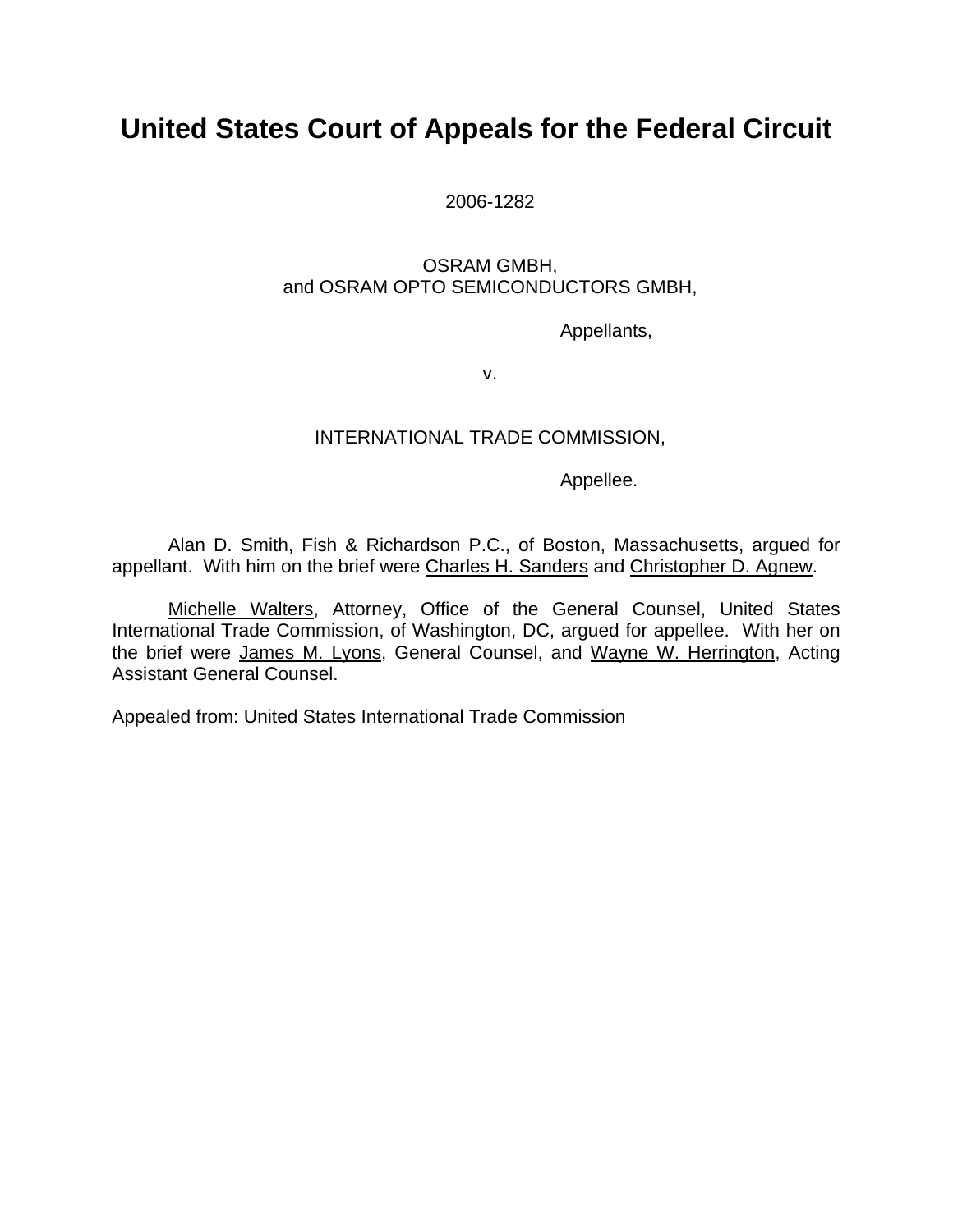# **United States Court of Appeals for the Federal Circuit**

2006-1282

 OSRAM GMBH, and OSRAM OPTO SEMICONDUCTORS GMBH,

Appellants,

v.

INTERNATIONAL TRADE COMMISSION,

Appellee.

DECIDED: October 31, 2007

 $\mathcal{L}_\text{max}$  , where  $\mathcal{L}_\text{max}$  and  $\mathcal{L}_\text{max}$ 

 $\mathcal{L}=\mathcal{L}=\mathcal{L}=\mathcal{L}=\mathcal{L}=\mathcal{L}=\mathcal{L}=\mathcal{L}=\mathcal{L}=\mathcal{L}=\mathcal{L}=\mathcal{L}=\mathcal{L}=\mathcal{L}=\mathcal{L}=\mathcal{L}=\mathcal{L}=\mathcal{L}=\mathcal{L}=\mathcal{L}=\mathcal{L}=\mathcal{L}=\mathcal{L}=\mathcal{L}=\mathcal{L}=\mathcal{L}=\mathcal{L}=\mathcal{L}=\mathcal{L}=\mathcal{L}=\mathcal{L}=\mathcal{L}=\mathcal{L}=\mathcal{L}=\mathcal{L}=\mathcal{L}=\mathcal{$ 

Before NEWMAN, RADER, and DYK, Circuit Judges.

Opinion for the court filed by Circuit Judge NEWMAN. Dissenting opinion filed by Circuit Judge DYK.

NEWMAN, Circuit Judge.

 $\overline{a}$ 

OSRAM GmbH and OSRAM Opto Semiconductors GmbH (collectively OSRAM) appeal certain portions of the Final Determination of the United States International Trade Commission (ITC or Commission) in an investigation conducted under Section 337 of the Tariff Act of [1](#page-1-0)930 as amended, 19 U.S.C.  $§1337<sup>1</sup>$  The patents subject of this appeal are for a wavelength-converting composition wherein luminous phosphor particles convert the

<span id="page-1-0"></span><sup>1</sup> In the Matter of Certain Light-Emitting Diodes and Products Containing Same, Inv. No. 337-TA-512 (Int'l Trade Comm'n, Jan. 11, 2006) (Final Determination); Oct. 31, 2005 (Remand Initial Determination); Aug. 12, 2005 (validity and claim construction); May 10, 2005 (Final Initial Determination).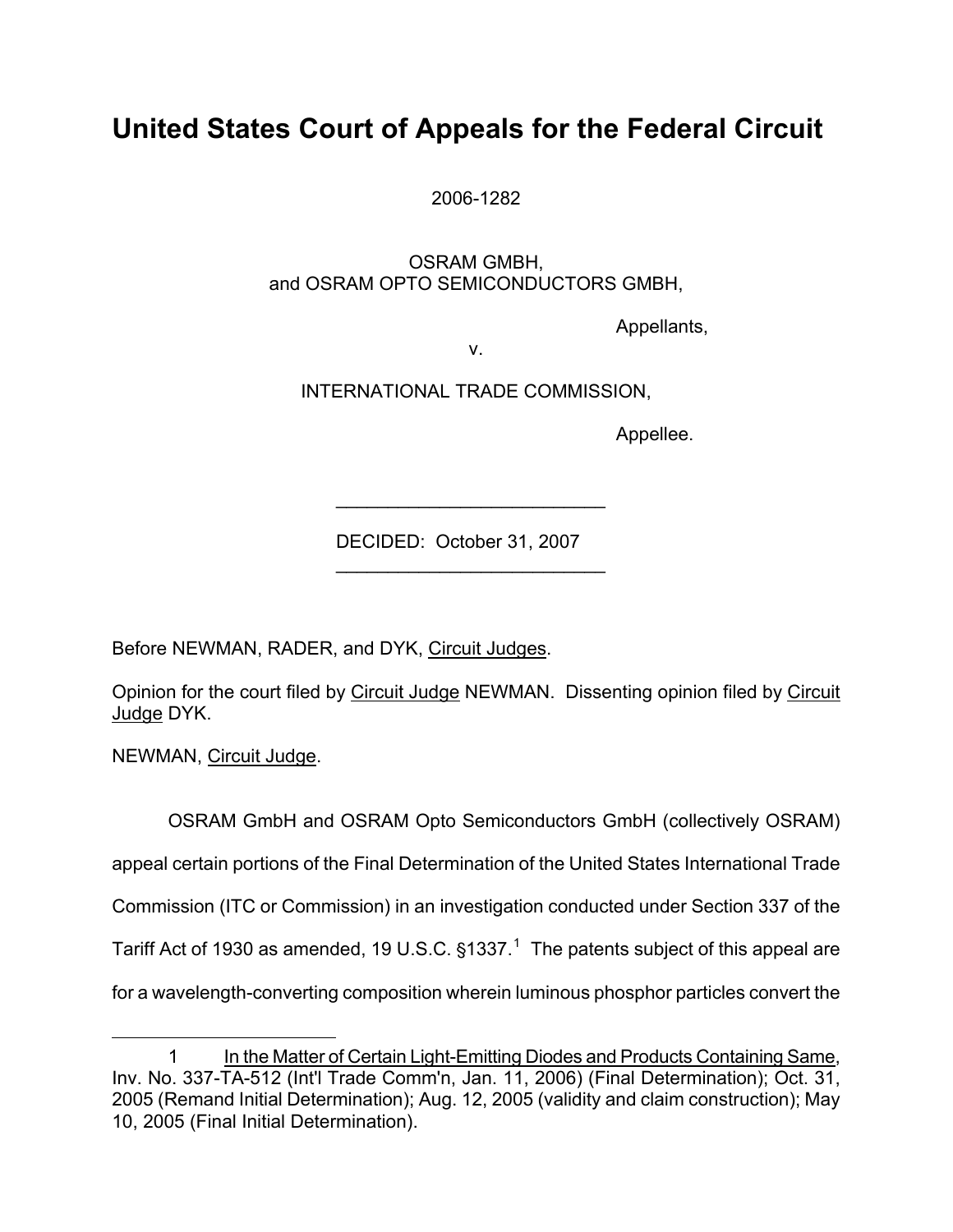emitted light of light-emitting diodes (LEDs) to light of a different wavelength in order to produce the desired white light. At OSRAM's request the ITC initiated an investigation charging Dominant Semiconductors Sdn. Bhd. (and two other respondents no longer in the case) with violating Section 337 by importing and selling compositions that infringe one or more claims of OSRAM's patents called the "Particle Size Patents."

The Commission construed the claims of the Particle Size Patents, applied that construction both to Dominant's accused products and OSRAM's domestic industry products, and concluded that some of Dominant's imported products and all of OSRAM's domestic products were not within the scope of the claims as construed. On this basis, the ITC held that Section 337 was not violated.

We conclude that the ITC erred in its claim construction, and that on the correct claim construction the Particle Size Patent claims are infringed and the domestic industry prong of Section 337 is satisfied. The Commission's decision is reversed.

#### BACKGROUND

The Particle Size Patents are U.S. Patents No. 6,066,861 (the '861 patent); No. 6,277,301 (the '301 patent); No. 6,613,247 (the '247 patent); No. 6,245,259 (the '259 patent); and No. 6,592,780 (the '780 patent). The patents are directed to compositions, methods, and uses wherein luminous pigment powders contain phosphors that produce a spectral shift in the light emitted by electroluminescent components such as LEDs. The phosphors absorb wavelengths in the ultraviolet, blue, or green ranges, and convert some of the radiation to a higher wavelength, particularly in the yellow spectral range, whereby the ensuing combination of complementary wavelengths appears white to observers.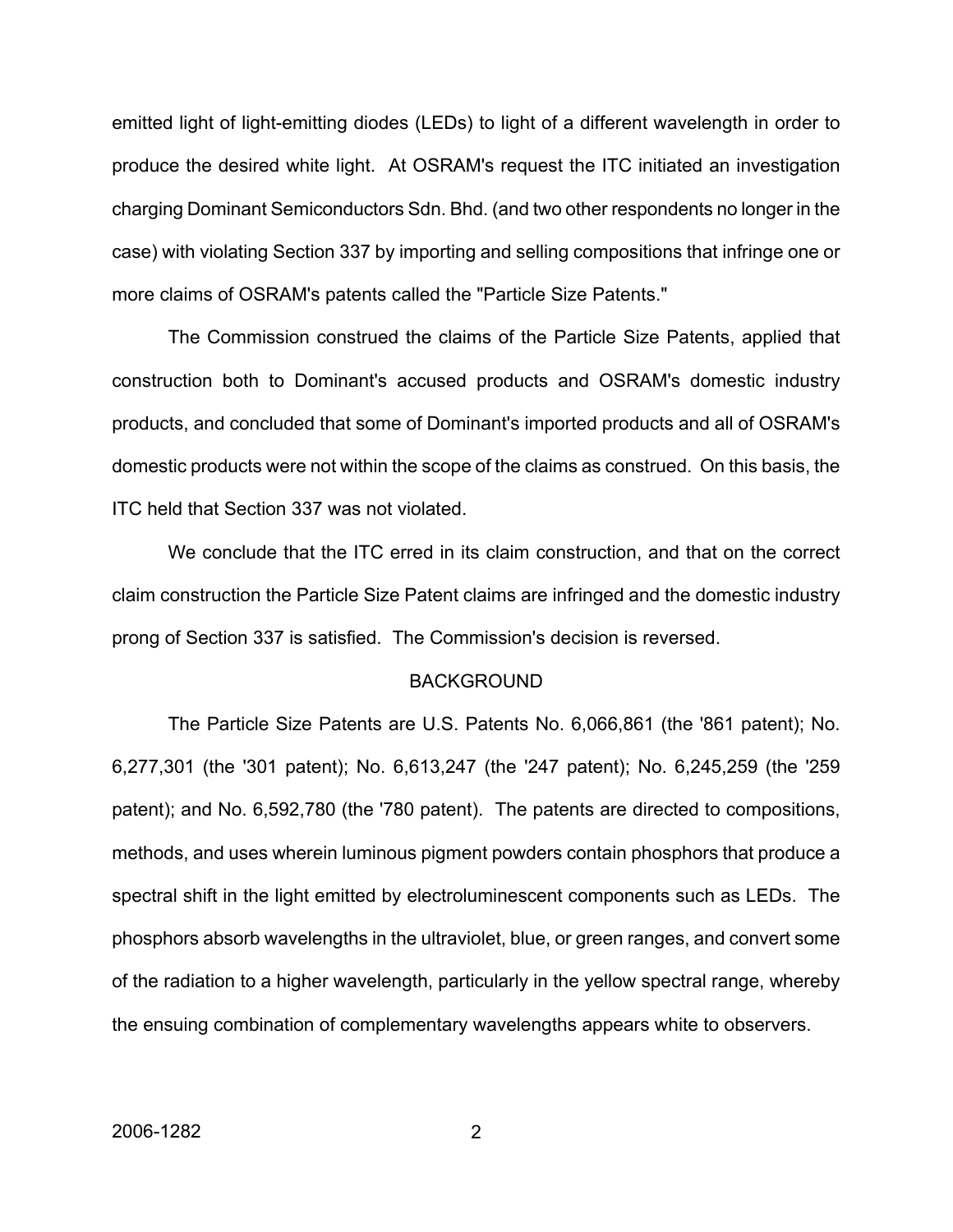Light-emitting diodes are described as lasting longer than and using less energy

than traditional light sources, and the patented subject matter is described as overcoming

several disadvantages of prior products. The aspect of the claims relevant to this suit is the

grain size<sup>[2](#page-3-0)</sup> of the pigment powders, claimed as having a maximum size of 20 micrometers

and a mean grain diameter of no more than 5 micrometers ( $\mu$ m)<sup>[3](#page-3-1)</sup>. The meaning and the

measurement of this limitation are determinative of infringement. Claim 1 of the '861 patent

is representative, with the term at issue shown in boldface:

1. A wavelength-converting casting composition, for converting a wavelength of ultraviolet, blue or green light emitted by an electroluminescent component, comprising:

a transparent epoxy casting resin;

an inorganic luminous substance pigment powder dispersed in said transparent epoxy resin, said pigment powder comprising luminous substance pigments from a phosphorus [sic: phosphor] group having the general formula  $A_3B_5X_{12}$ :M, where A is an element selected from the group consisting of Y, Ca, Sr; B is an element selected from the group consisting of Al, Ga, Si; X is an element selected from the group consisting of O and S; M is an element selected from the group consisting of Ce and Tb;

said luminous substance pigments having grain sizes  $\leq 20$  µm and a **mean grain diameter**  $d_{50} \le 5 \mu m$ **.** 

Dominant conceded that its imported powders meet all of the claim limitations except for

the "mean grain diameter  $d_{50} \le 5$  µm." Whether that limitation is met depends on how the

grain diameter is measured.

<span id="page-3-1"></span><span id="page-3-0"></span><sup>2</sup> The terms "particle size" and "grain size" are used interchangeably by the parties and in this opinion.

 $3$  " $\mu$ m" stands for micron or micrometer, denoting a millionth of a meter.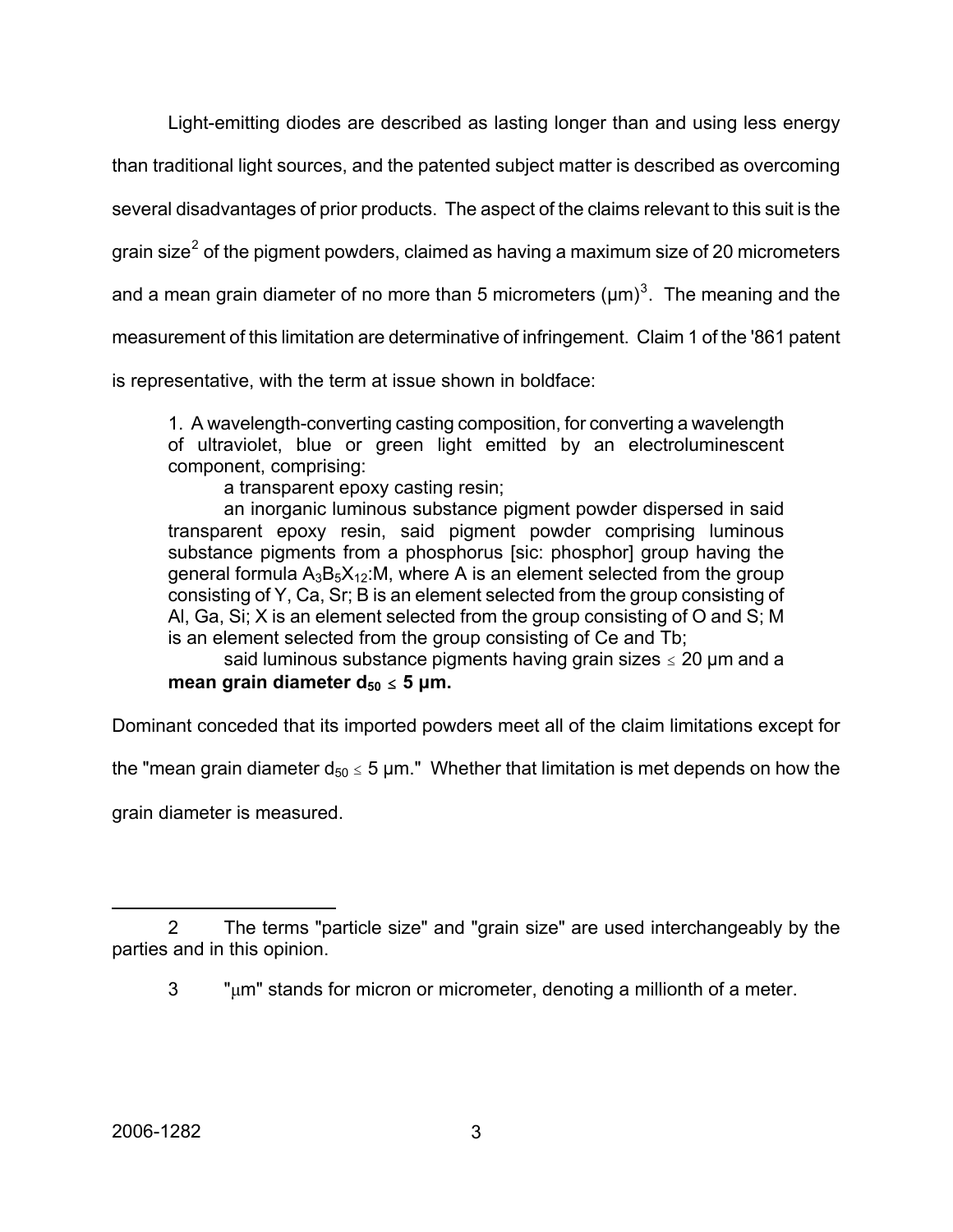In the first Initial Determination, the ALJ observed that the claims use the word "mean," but with the symbol  $d_{50}$  whose conventional meaning is "median." Mean and median do not always produce the same result, for "mean" is the average diameter, while "median" is the diameter at which 50% of the particles are smaller and 50% of the particles are larger. On this ground the ALJ held all of the claims invalid for indefiniteness. The full Commission did not accept this ruling, and held that the claims can reasonably be construed by application of the general rule that words prevail over symbols and that the patentee can be its own lexicographer. The Commission explained that  $d_{50}$  is "a variable defined by the words 'mean grain diameter' directly preceding it," and that the word "mean" is used throughout the specifications and claims, whereas "median" does not appear in the patents. Thus the full Commission concluded that "mean grain diameter  $d_{50}$ " means the mathematical average diameter of the grains, and rejected the ALJ's holding of invalidity on the ground of indefiniteness.

The full Commission also deemed it unclear whether the mean grain diameter is measured as the average diameter based on the number of grains, or the average diameter based on the volume of the grains. This aspect of the claim construction had evolved during the trial, as it became apparent that its resolution could be dispositive of infringement. The Commission observed that the patent specifications did not state how the mean diameter is determined, and selected the volume-based method; this is a principal focus of this appeal. On this construction, the Commission remanded to the ALJ for application to the products at issue. Applying the volume-based method, the ALJ found that Dominant's "Fine Series LED" phosphors are within the claim limitation of having a mean diameter of  $\leq$  5µm, but that Dominant's "Normal Series LED" phosphors have a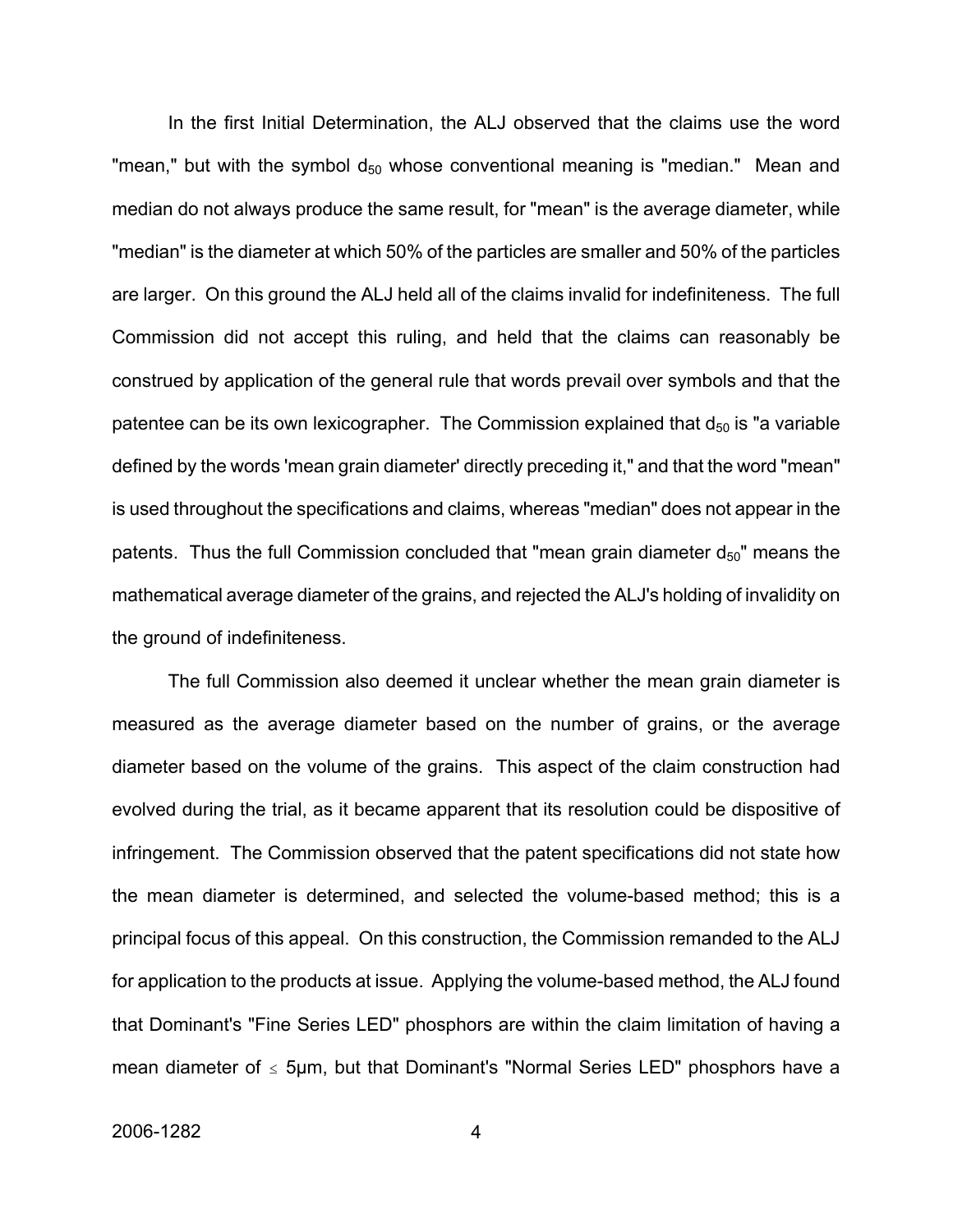volume-based mean diameter higher than 5μm. Thus the ALJ found that the Fine Series products infringe the patents, but the Normal Series do not.

The ALJ also determined that OSRAM's own products of the domestic industry are outside this claim limitation when measured by the volume-based method. The ALJ concluded that OSRAM did not meet the "technical prong" of the domestic industry requirement of Section 337, 19 U.S.C.  $\S$ 1337(a)(2). On this ground the ALJ ruled that Section 337 was not violated as to any of the imported products. The full Commission affirmed, and this appeal followed.

#### **DISCUSSION**

Rulings of the International Trade Commission are reviewed on the standard of the Administrative Procedure Act,  $5 U.S.C.$   $\S706(2)$ (E).  $19 U.S.C.$   $\S1337(c)$ . Rulings of law by the ITC are reviewed for correctness, and findings of fact are reviewed to ascertain whether they were supported by substantial evidence on the record as a whole. See Jazz Photo Corp. v. International Trade Comm'n, 264 F.3d 1094, 1099 (Fed. Cir. 2001). Substantial evidence is "such relevant evidence as a reasonable mind might accept as adequate to support a conclusion." Consolidated Edison Co. v. N.L.R.B., 305 U.S. 197, 217 (1938). Claim construction is reviewed as a matter of law. See Markman v. Westview Instruments, Inc., 52 F.3d 967, 976 (Fed. Cir. 1995) (*en banc*), aff'd, 517 U.S. 370 (1996); Cybor Corp. v. FAS Techs., Inc., 138 F.3d 1448, 1451 (Fed. Cir. 1998) (*en banc)*.

**I**

No appeal is taken from the Commission's determinations that the claims are not invalid for indefiniteness, or that the "mean grain diameter  $d_{50}$ " is the arithmetic average diameter. The issues on appeal flow from the ruling that the average or mean grain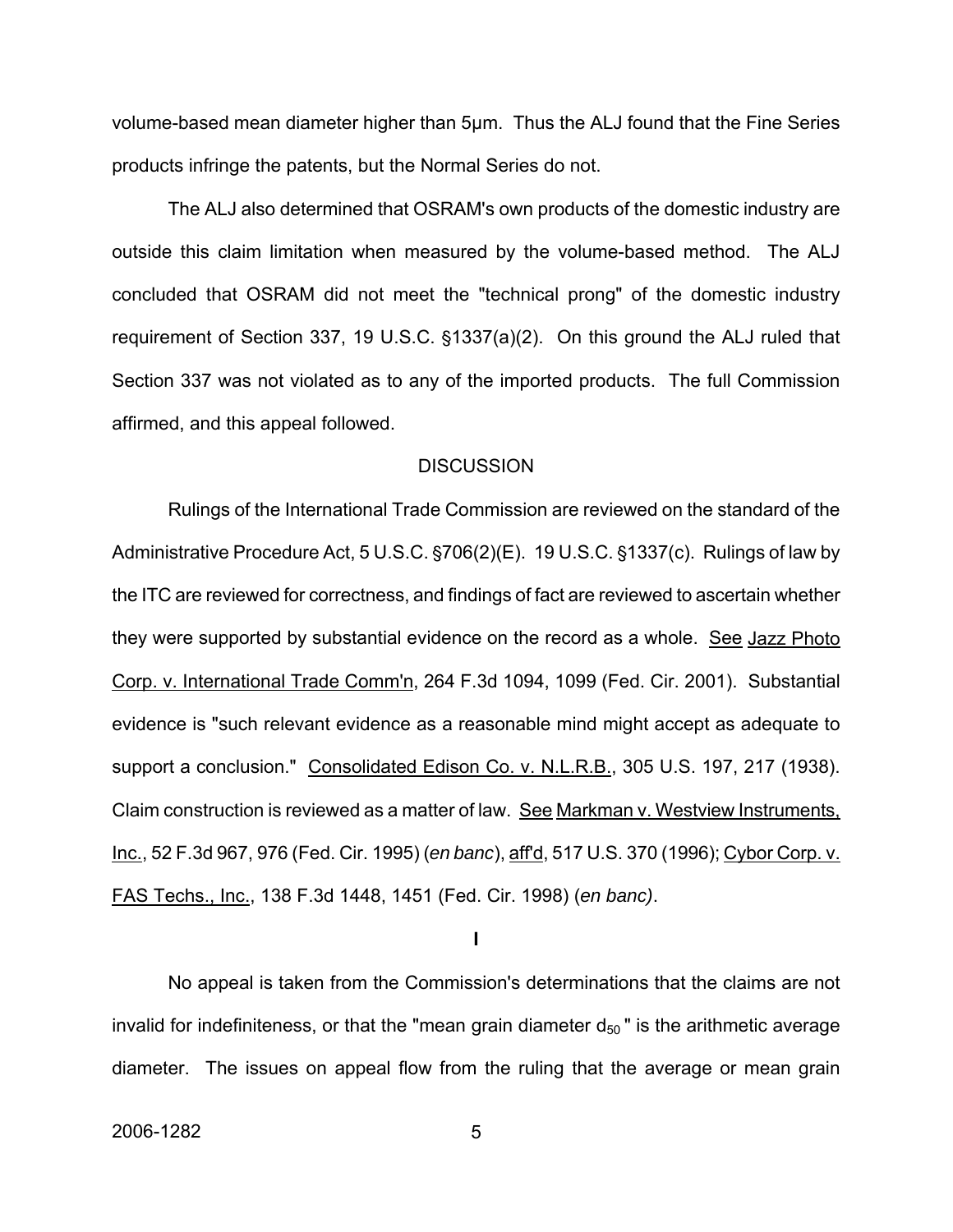diameter of the phosphor grains is based on the volume, not the number, of grains. OSRAM states that the mean or average diameter of the grains as set forth in the patents would be readily understood by persons of experience in this field as the number-based average, and that the Commission erred in choosing the volume-based average.

The number-based average is calculated as the sum of the diameters of all the grains, divided by the number of grains. The volume-based average is calculated by multiplying the diameter of each grain by its volume, summing the products thereof, and dividing that sum by the sum of the volumes of the grains. These methods can produce divergent results; OSRAM gives the example that by the number method the mean diameter of a 1 μm grain and a 10 μm grain is 5.5 μm, whereas the mean diameter calculated by the volume method is 9.99  $\mu$ m<sup>[4](#page-6-0)</sup>.

The Commission states that its choice of the volume method was "art-specific", and thereby distinguished from the "general understanding" of how to describe the average diameter of particles. The Commission cited two technical treatises: the Phosphor Handbook and Perry's Chemical Engineers Handbook. The Phosphor Handbook discusses the number-based method as generally used for phosphors, stating that the number-based method "is easy to use, but both 'area-based' (volume-based) and weight-based methods are frequently adopted to express the characteristics of actual powders." Perry's Chemical Engineers Handbook states, in a general section for particle size designation, that "[i]t is common to use a weight basis for percentage of frequency but surface or number may, in some cases, be more relevant." The Commission placed primary reliance on these

<span id="page-6-0"></span>

<sup>4</sup> Calculated by volume:  $((1x1^3)+(10x10^3))/(1^3+10^3) = 9.99$ .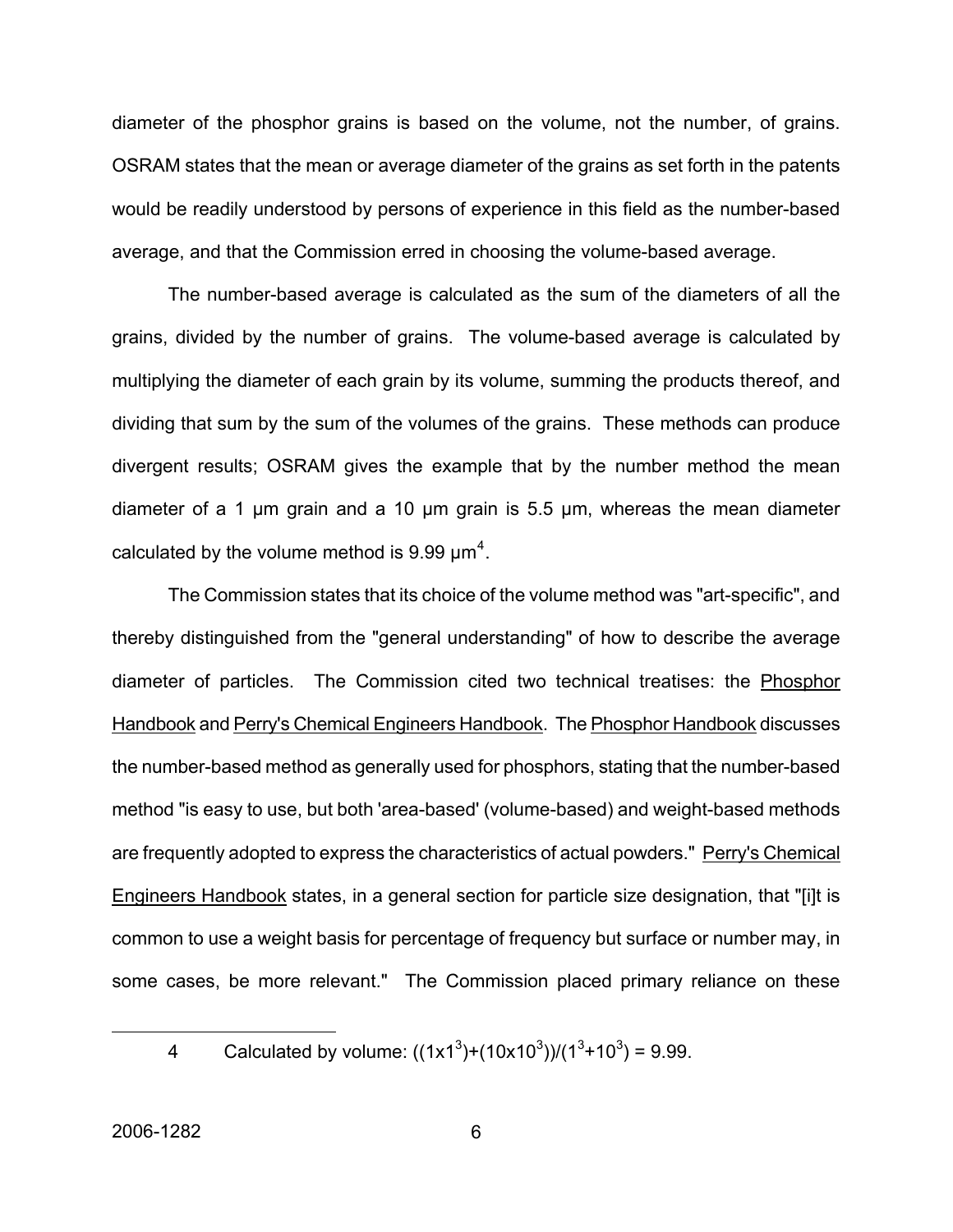sources, plus the evidence that it is common for manufacturers of phosphors to report phosphor size for sale to customers by volume. The Commission held that a person of ordinary skill in this field would understand "mean grain diameter" to be based on the volume method of measurement.

OSRAM states that this construction was incorrect, and contrary to the great weight of evidence. The experts for both sides were in full and emphatic agreement that the ordinary meaning of the average diameter of these particles is the number-based average - - until Dominant's expert changed his position. OSRAM'S three expert witnesses testified that average diameter of phosphors is generally measured by the number-based method, and that the patents would be so understood by persons of ordinary skill in this field. This testimony was not disputed. Dominant's expert testified unequivocally in his deposition that "[t]o one skilled in the art, the term 'mean grain diameter  $d_{50}$ ' means that one determines the mean or average grain diameter, which is defined as 'the integral (or sum) of the diameter times the grain (particle) size distribution divided by the total number of grains (particles);'" the witness later changed his position when it became apparent that this question could determine liability. In addition, Dominant in its motion for summary judgment had stated:

Here, the "mean grain diameter  $d_{50}$ " refers to the average grain or particle diameter, where "mean" is defined by its standard, well-known and accepted meaning -- namely, the sum of the diameters of the grains or particles times the grain size distribution divided by the total number of grains.

OSRAM's witness distinguished the way powders are sold from the way they are characterized by scientists working on LED development, stating that "the R&D guy [measures phosphor size] on a number basis only."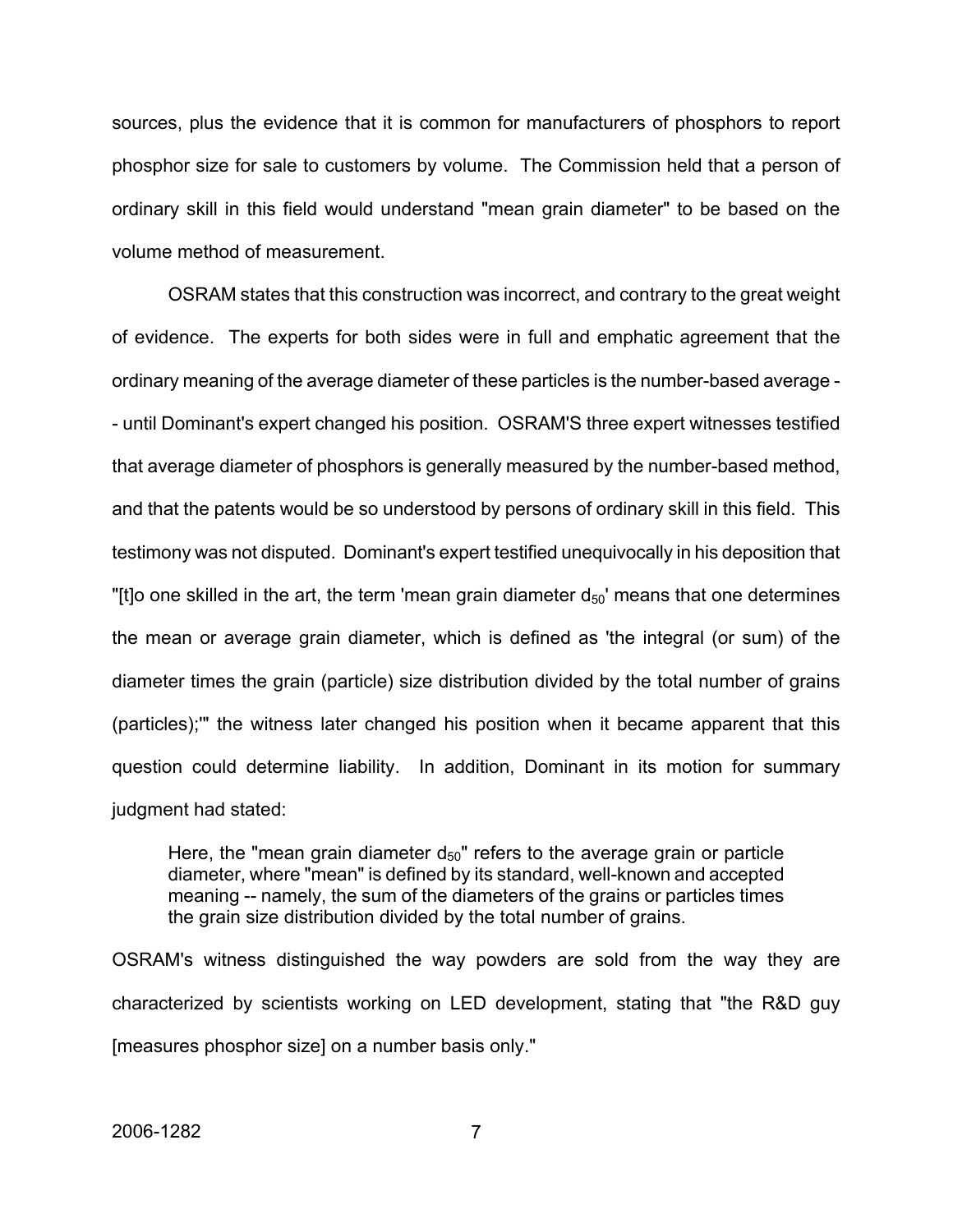The descriptive text in the patents is in accordance with the number-based measurement, as both Dominant and OSRAM had presented it. The patent specification is the primary resource for determining how an invention would be understood by persons experienced in the field. See Phillips v. AWH Corp., 415 F.3d 1303, 1312-13 (Fed. Cir. 2005); Multiform Desiccants, Inc. v. Medzam, Ltd., 133 F.3d 1473, 1477 (Fed. Cir. 1998). The patent specifications are in accordance with a number-based mean, for the invention stresses the homogeneity of size, not volume, of the phosphor particles. It is not disputed that homogeneity of size is better reflected in a number average than a volume average, for a few large particles have a greater effect on the volume-based calculation. Expert witness Dr. Zachau explained that "if you really said you want to do it on a volume basis, large particles would be heavily overemphasized." Dr. Zachau explained that such distortion arises because volume is calculated as the cube of the diameter,  $5$  and the cube of a larger particle, for example a particle having a diameter of 10 μm, is a thousand times the cube of a particle with a diameter of 1 μm. He explained that this cubing effect of the volumemethod obscures the information that particle size measurement is intended to convey, that is, the average size of the particles.

As applied to the products at issue, OSRAM presents the example that for a powder hypothetically containing 6,250 1-μm particles, 50 5-μm particles, and 1 20-μm particle, the mean grain diameter calculated by the number-based method is 1.03 μm. In contrast, the mean diameter calculated by the volume-based method is 9.6 μm. Dr Zachau testified that

<span id="page-8-0"></span>

<sup>5</sup> Volume =  $4/3 \pi r^3$ , where r = diameter/2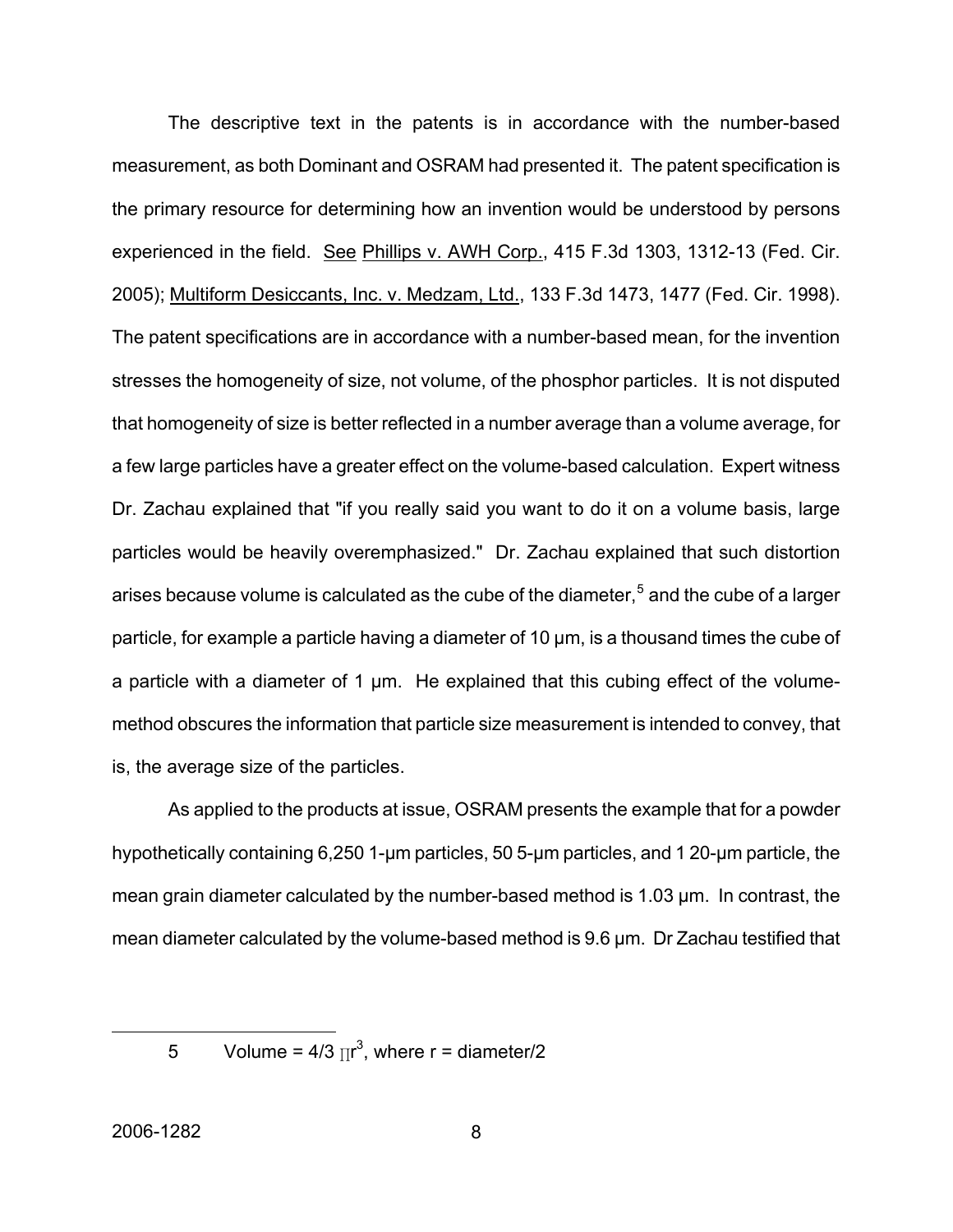to achieve optimum homogenous light output, the number-based method provides the more useful information:

For this context, [persons in this field] do it on a number basis only. . . . The number distribution best measures-is more appropriate for this application, and for this device application. . . . Large particles, if they are very large, the core doesn't even contribute because the light doesn't get fully in. . . . [T]he small particles of the phosphor are very, very important, as we have seen before, for the scattering . . . . So the small particles do have the most important function here in the device. It's those we want to count. It's not the large ones.

This testimony was not disputed by the witnesses for either side, although Dominant's witness later amended his statement after it became clear that Dominant's position was affected; the ALJ questioned the witness on this point, and it is noted that the ALJ did not adopt the volume-based method in the Initial Determination.

We agree that the number-average measurement is better supported by the specification, and that it provides the better description of a product whose purpose is homogeneous distribution. See '861 patent, col.3, lines 21-25 ("[t]he luminous substance pigments, with the above-indicated particle size, can advantageously . . . be dispersed homogeneously in the epoxy casting resin."). When there is more than one method of measurement and the patent does not explicitly discuss the methods, persons experienced in the field are reasonably deemed to select the method that better measures the parameters relevant to the invention. See Howmedica Osteonics Corp. v. Tranquil Prospects, Ltd., 401 F.3d 1367, 1372 (Fed. Cir. 2005) (when a person of ordinary skill would recognize which measurement is appropriate to the invention, that is the measurement that applies). All of the experts agreed that the volume-based measure is more sensitive to large particles, which do not function in the invention, and that the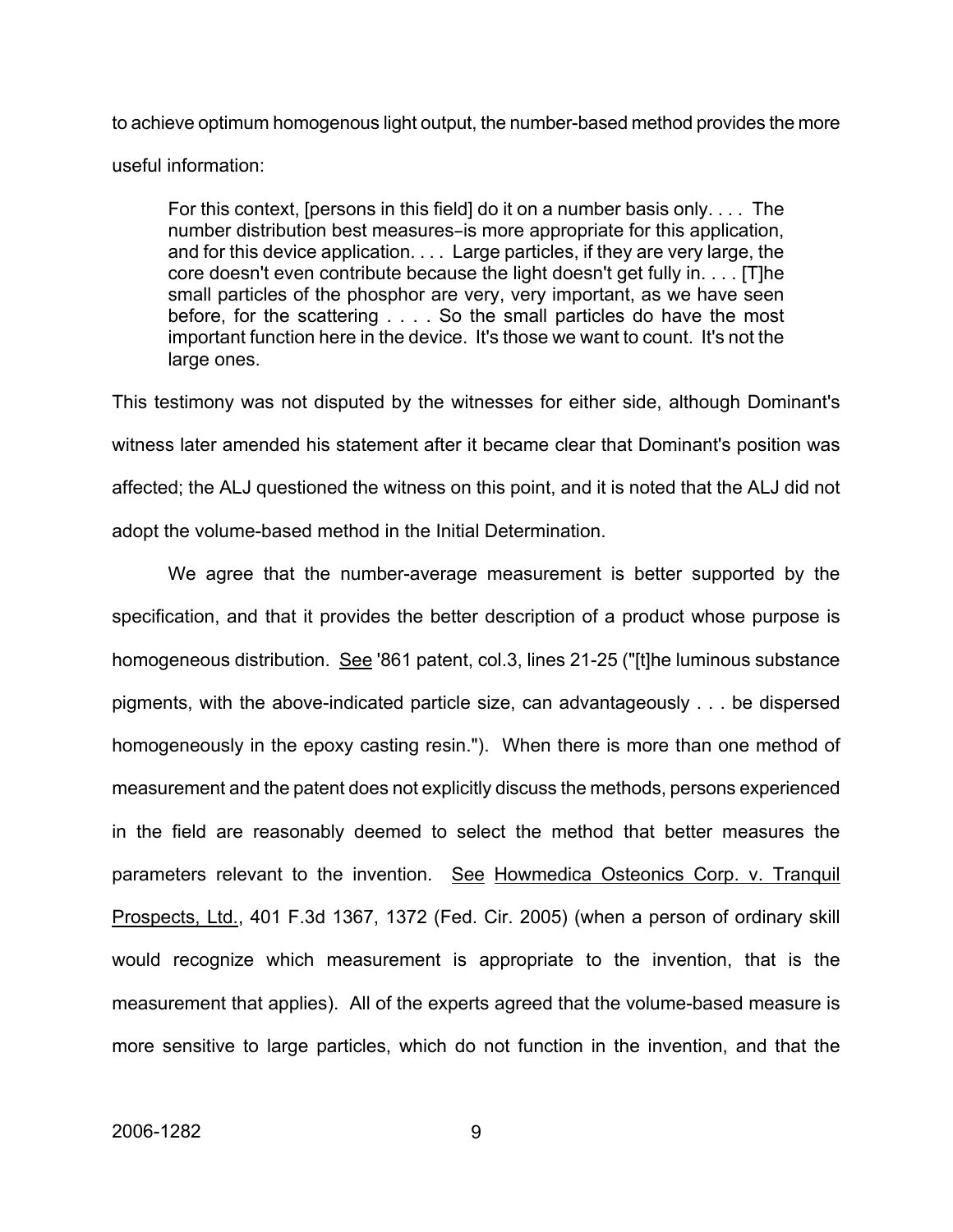number-based measure is more sensitive to the size and distribution of the particles that perform the inventive function. There was no contrary evidence. Two commercial product specification sheets that describe phosphor particles by mean volume and mean weight had been submitted by OSRAM in the Patent and Trademark Office with its disclosure documents, but not referred to by either OSRAM or the examiner during prosecution. It is rare that references that were submitted with a disclosure document, but not even cited by the examiner, are probative of an intent to depart from the plain technical meaning of terms used in the specification and claims. See Boehringer Ingelheim Vetmedica, Inc. v. Schering-Plough Corp., 320 F.3d 1339, 1347 (Fed. Cir. 2003) (references considered for other purposes during prosecution do not establish that the patentee renounced the ordinary meaning of a term as used in the specification and claims).

OSRAM states that the volume-based statement of particle size gives a less accurate measure of the function of the LED, whereas the average diameter by number better informs a person of ordinary skill whether the LED will operate well. Although the Commission argues that the volume-based method, since more sensitive to "boulders," can indicate whether boulders are present, OSRAM correctly states that the purpose of the claim limitation is to state the parameters of the products that work in the desired way, not those that may not. See Howmedica, 401 F.3d at 1372. The Commission erred in construing the claims as requiring the volume-based method, contrary to the ordinary meaning of the term as reflected in the specification and the testimony, and at odds with the purposes of the invention. See Phillips, 415 F.3d at 1314 (claim terms are given the meaning with which they are used in the patent specification); the court may consider extrinsic evidence such as the testimony of experts in the field of the invention.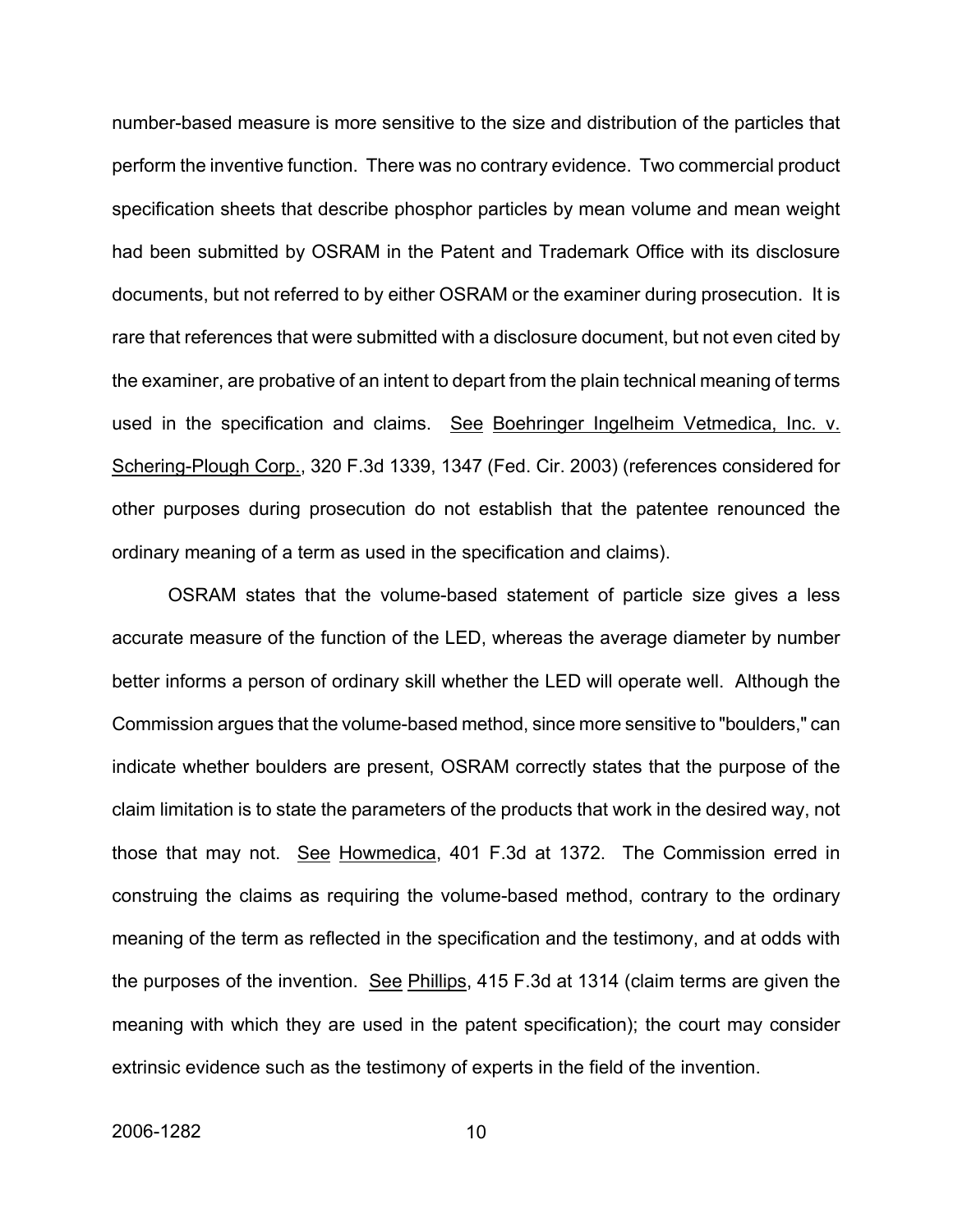This conclusion is reinforced by the undisputed fact that the volume-based measure would exclude the OSRAM products that the patents were designed to cover. Cf. Hoechst Celanese Corp. v. BP Chemicals, 78 F.3d 1575, 1581 (Fed. Cir. 1996) (a claim construction that excludes the preferred embodiment is rarely, if ever, correct); Modine Mfg. Co. v. United States International Trade Comm'n, 75 F.3d 1545, 1550 (Fed. Cir. 1996) ("a claim interpretation that would exclude the inventor's device is rarely the correct interpretation").

We conclude that the Commission erred in construing "mean grain diameter" as the volumetric mean, not the number-based mean. This ruling is reversed.

#### **II**

The ITC's ruling that Dominant's Normal Series LED products are not within the claimed particle size was based on its application of the volume-based method. The record before the ITC was that the average grain diameter of the Normal Series is significantly above 5  $\mu$ m<sup>[6](#page-11-0)</sup> when measured by the volume-based method, and well below 5  $\mu$ m when measured by the number-based method. On the correct claim construction, Dominant's Normal Series phosphor products are well within the literal scope of the claims.

The ITC states that if we should conclude that the correct measurement is indeed the number-based method, infringement as to the Normal Series is unresolved because that series is a "mixture" of two powders, one of which is outside of the claims before mixture, although the mixture itself is within the 5 μm limitation. The Commission's position is that "all of the pigments in the powder must together have a mean grain diameter  $d_{50}$ less than or equal to 5 μm." That is not the structure of the claims, which require that all

<span id="page-11-0"></span><sup>6</sup> Dominant's actual particle sizes have been requested to be kept confidential.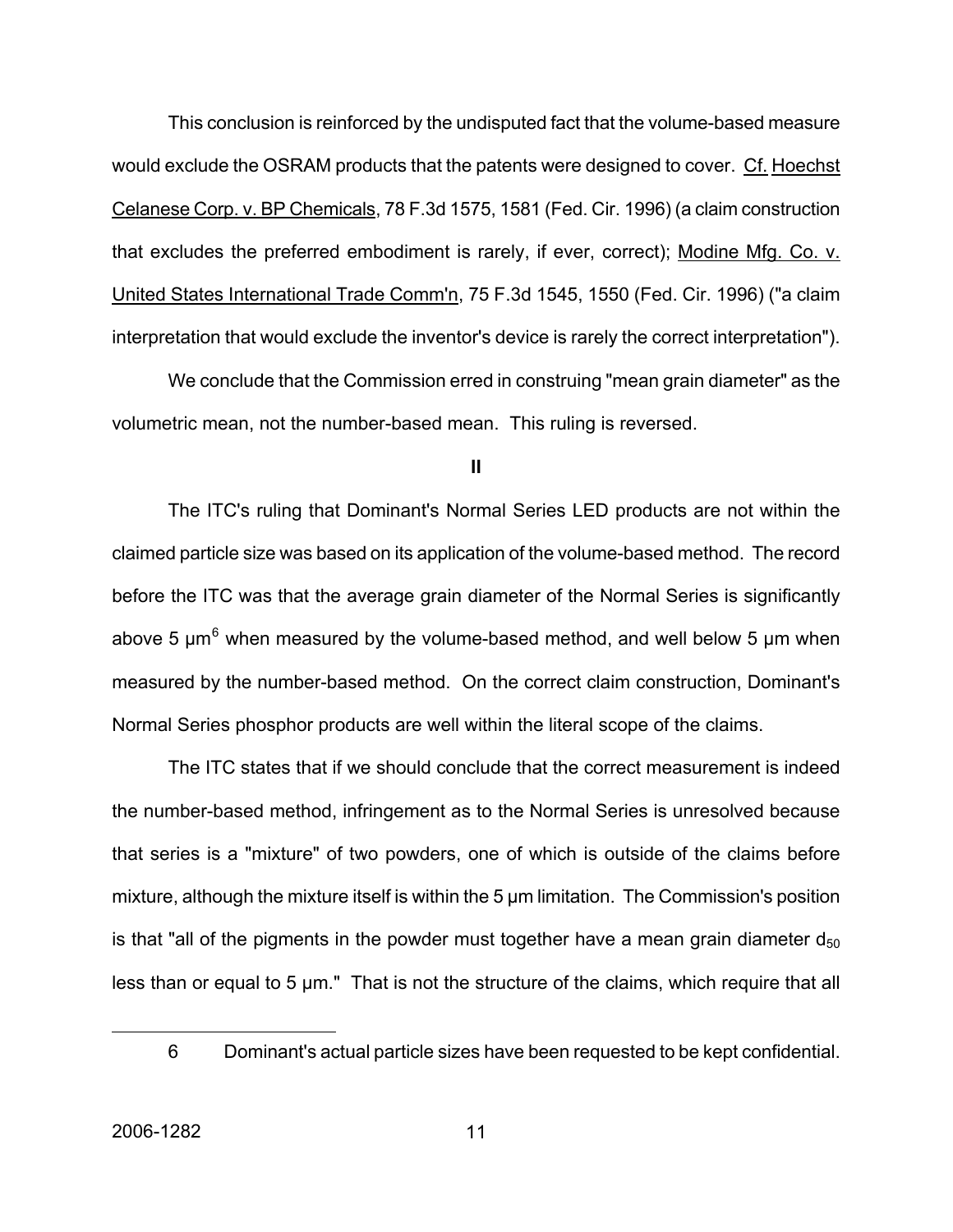particles be below 20 μm with the average diameter below 5 μm, but the claims do not require that each of the separate powders that are mixed together meet the 5 μm limit before mixing. The Commission did not respond to the record evidence showing, without dispute, that the Dominant products include "mixed phosphor particles" having a numberbased mean grain diameter within the literal scope of the claims. On the Commission's sketchy statement, and its incorrect view of the law, the requested remand for further trial proceedings is without support.

On the correct construction that "mean grain diameter  $d_{50}$ " is measured by the number-based method, the ruling of noninfringement as to the Normal Series is reversed.

**III**

19 U.S.C. '1337 requires that the domestic industry meets certain criteria, in order to invoke the right to exclude importation of infringing products. Section 337(a)(3) provides that the requirement may be met when the patented inventions are the subject of, inter alia, significant investment in plant and equipment by United States industry. See Texas Instruments, inc. v. United States International Trade Comm'n, 988 F.2d 1165, 1180 (Fed. Cir. 1993). The ITC concluded that OSRAM's investments in OSRAM Opto Inc. and OSRAM Sylvania Inc. satisfy this requirement. However, the ITC found that OSRAM had not shown that the phosphor particles so produced were covered by the Particle Size Patents when measured by the volume-based method, that is, the method that the Commission had designated as the correct measure of particle size.

The domestic product, to meet the technical prong test, Section 337(a)(2), must be covered by the asserted claims; the test "is essentially the same as that for infringement, i.e., a comparison of domestic products to the asserted claims." Alloc, Inc. v. International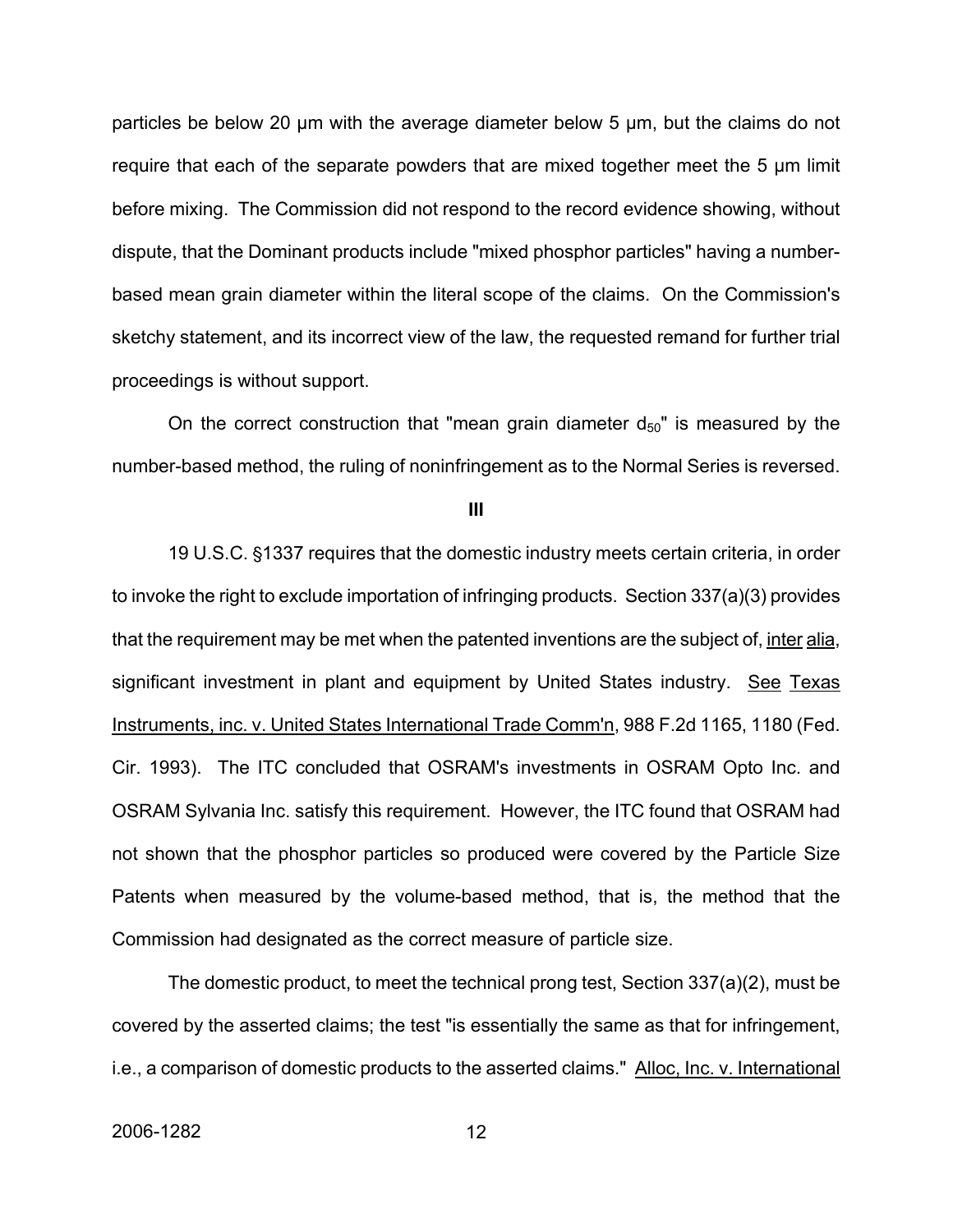Trade Comm'n, 342 F.3d 1361, 1375 (Fed. Cir. 2003). The Commission's ruling concerning the domestic product was founded on the erroneous adoption of the volumebased method, for the Commission observed that OSRAM showed only the number-based mean particle size of its phosphors, whereas the Commission had ruled that the volume mean is the correct measure. Thus the Commission held that OSRAM had not met its burden of showing that it complied with the technical prong of Section 337. However, when the domestic product's grain size is measured by the number-based method, it was undisputed that the powders have a mean diameter below 5 μm. Dominant stated in its post-trial brief that "Dominant does not challenge that OSRAM's products sold in the United States are covered by the Particle Size Patents." OSRAM's evidence to this effect was unopposed at trial.

On the corrected claim construction based on the number-based measure of mean diameter, OSRAM's evidence was clear and unrebutted that the domestic product was within the literal scope of the claims. The ITC's ruling that OSRAM did not meet the technical prong of the domestic industry requirement is not supported by substantial evidence on the record as a whole, and is reversed.

#### **CONCLUSION**

The ruling of noninfringement with respect to Dominant's Normal Series LED products is reversed, as is the ruling that OSRAM did not meet the domestic industry requirements. Thus, violation of Section 337 is established. We remand to the ITC for proceedings consistent with this decision.

#### REVERSED and REMANDED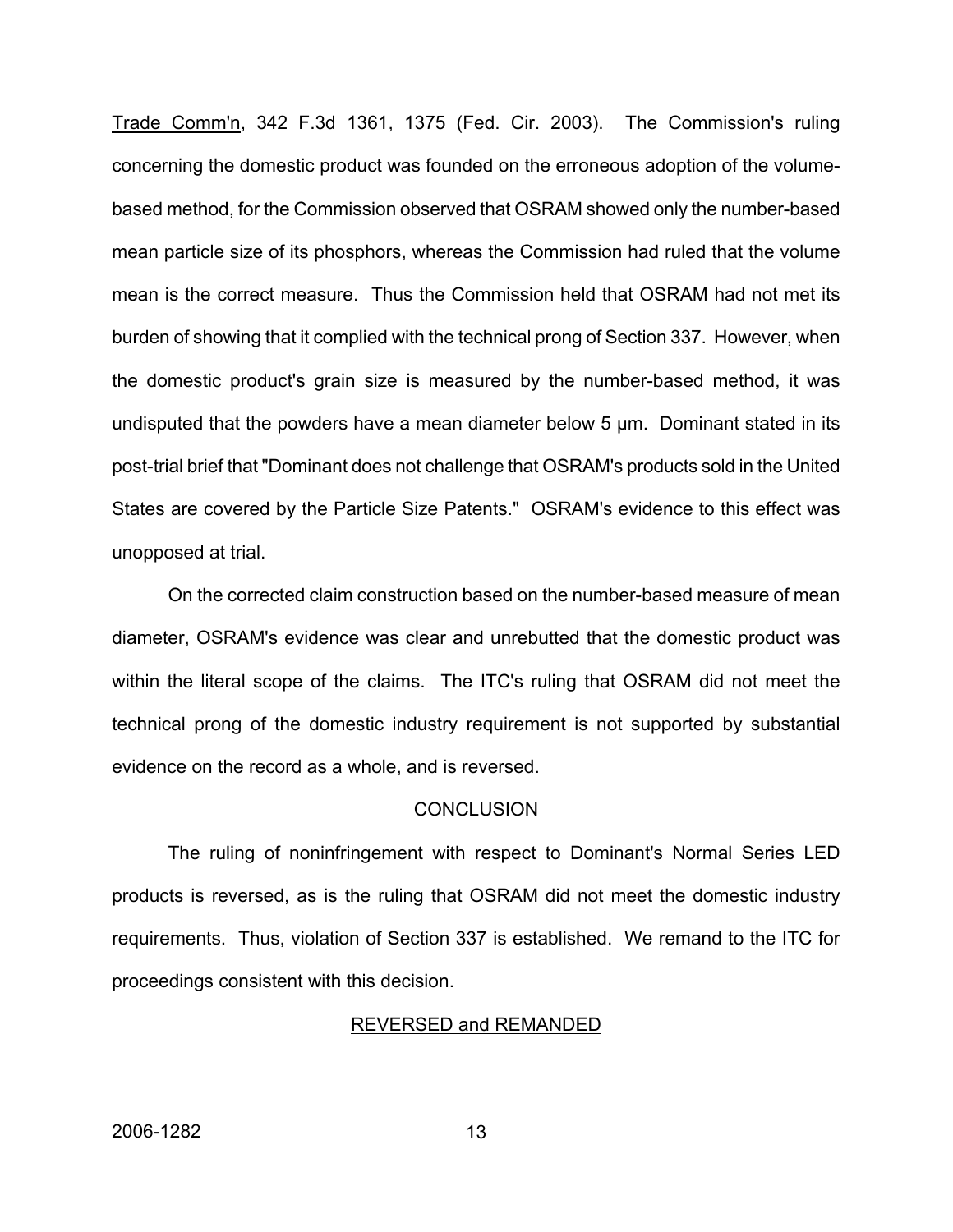## **United States Court of Appeals for the Federal Circuit**

2006-1282

### OSRAM GMBH, and OSRAM OPTO SEMICONDUCTORS GMBH,

Appellants,

v.

### INTERNATIONAL TRADE COMMISSION,

Appellee.

DYK, Circuit Judge, dissenting.

I respectfully disagree with the majority's construction of the term "mean grain diameter  $d_{50}$ ," which is included as a limitation of the asserted claims in the five patents at issue here—patents which the majority designates the "Particle Size Patents."<sup>[1](#page-14-0)</sup>

In my view, the International Trade Commission ("ITC") reached the correct claim construction. Accordingly, I would affirm the ITC's holding, based on its claim construction, that the "Normal Series" products of the accused infringer, Dominant Semiconductors Sdn. Bhd. ("Dominant"), do not infringe the Particle Size Patents. I also would affirm the ITC's holding, based on its claim construction, that appellants (collectively "OSRAM") do not practice the Particle Size Patents in their domestic

<span id="page-14-0"></span> $\frac{1}{1}$  The disputed language is present in each of the claims of the Particle Size Patents that appellants assert were infringed: claims 1, 3, 6-7, and 10-13 of Patent No. 6,066,861; claims 1-2, 6-7, 11-12, and 14-15 of Patent No. 6,277,301; claims 1, 3, 6-7, 10-15, 17, and 20-21 of Patent No. 6,613,247; claims 1, 3, 6-7, 10-13, and 15 of Patent No. 6,245,259; and claims 2-5, 7, and 10 of Patent No. 6,592,780.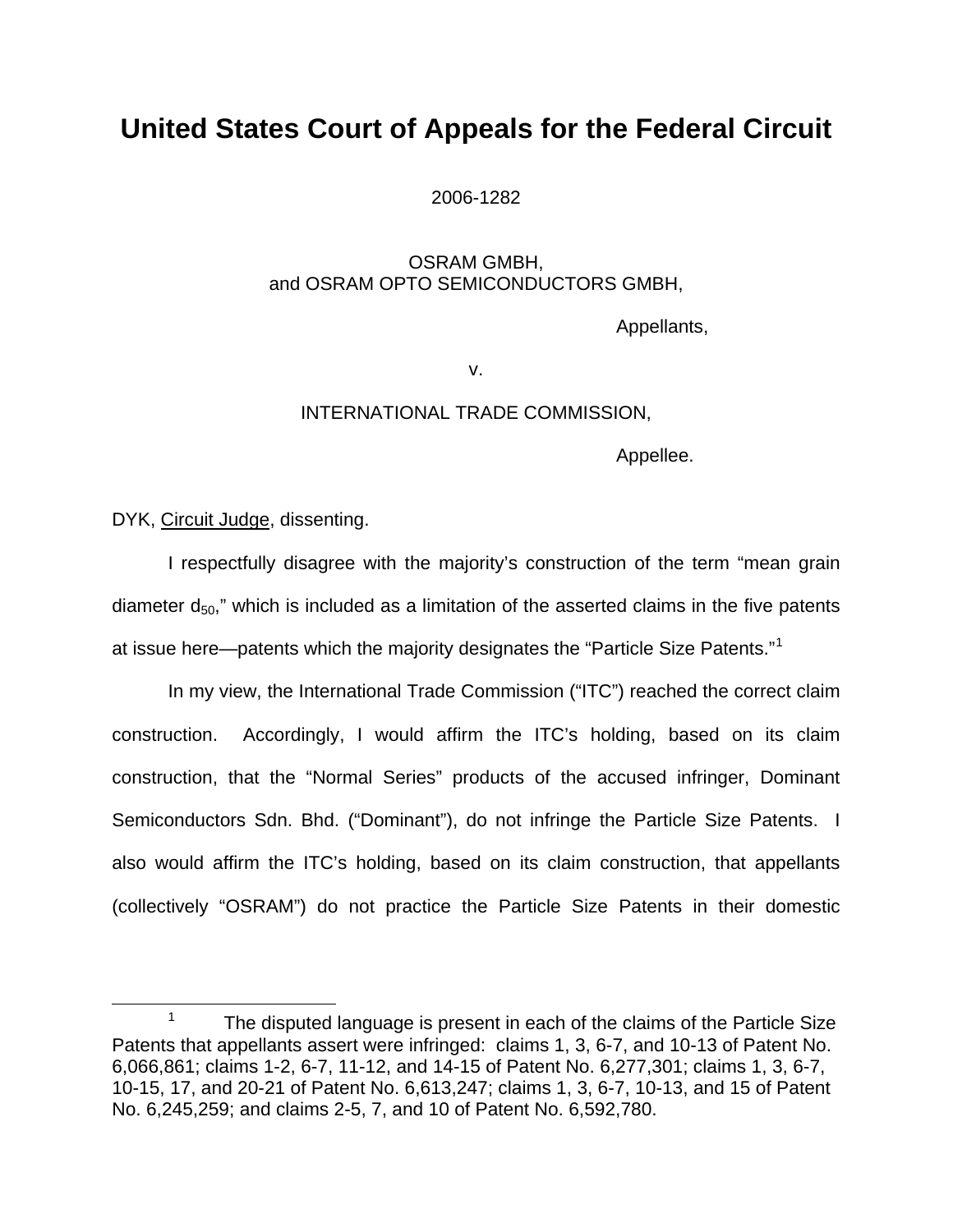operations and therefore have failed to make the showing required by the domestic industry prong of section 337 of the Tariff Act of 1930, as amended, 19 U.S.C. § 1337.

 The Particle Size Patents relate to the use of a phosphor powder in a lightemitting diode ("LED") to transform some light emitted by the LED from one wavelength to another to give the appearance that the LED emits white light. Relatively small phosphor grains absorb light of one wavelength and emit and scatter light of a different, complementary wavelength to produce the appearance of white light. Larger particles, however, are detrimental to the invention. They do not function in the same way as smaller particles to absorb and emit light and are not as effective at scattering light to produce a uniform color and intensity. Larger particles also cause problems related to uneven sedimentation during the manufacturing process.

As the majority recognizes, Maj. Op. at 5-6, there are two possible methods to calculate the "mean grain diameter  $d_{50}$ " of a pigment powder. The first is an average diameter by number of particles, and the second is an average diameter by volume. Neither the claims nor the specifications of any of the Particle Size Patents state which of the two methods is to be used.

Contrary to the majority's assertion, the expert witness testimony did not reflect "full and emphatic agreement that the ordinary meaning of the average diameter of the[] particles is the number-based average." Maj. Op. at 7. Rather, the record indicates that both methods were used in the industry for differing purposes. When phosphor powders were sold, including by OSRAM, the particle size was measured as an average diameter by volume. J.A. at 3404, 4318-19, 4330. When conducting research and development of new products, researchers employed a number-based average to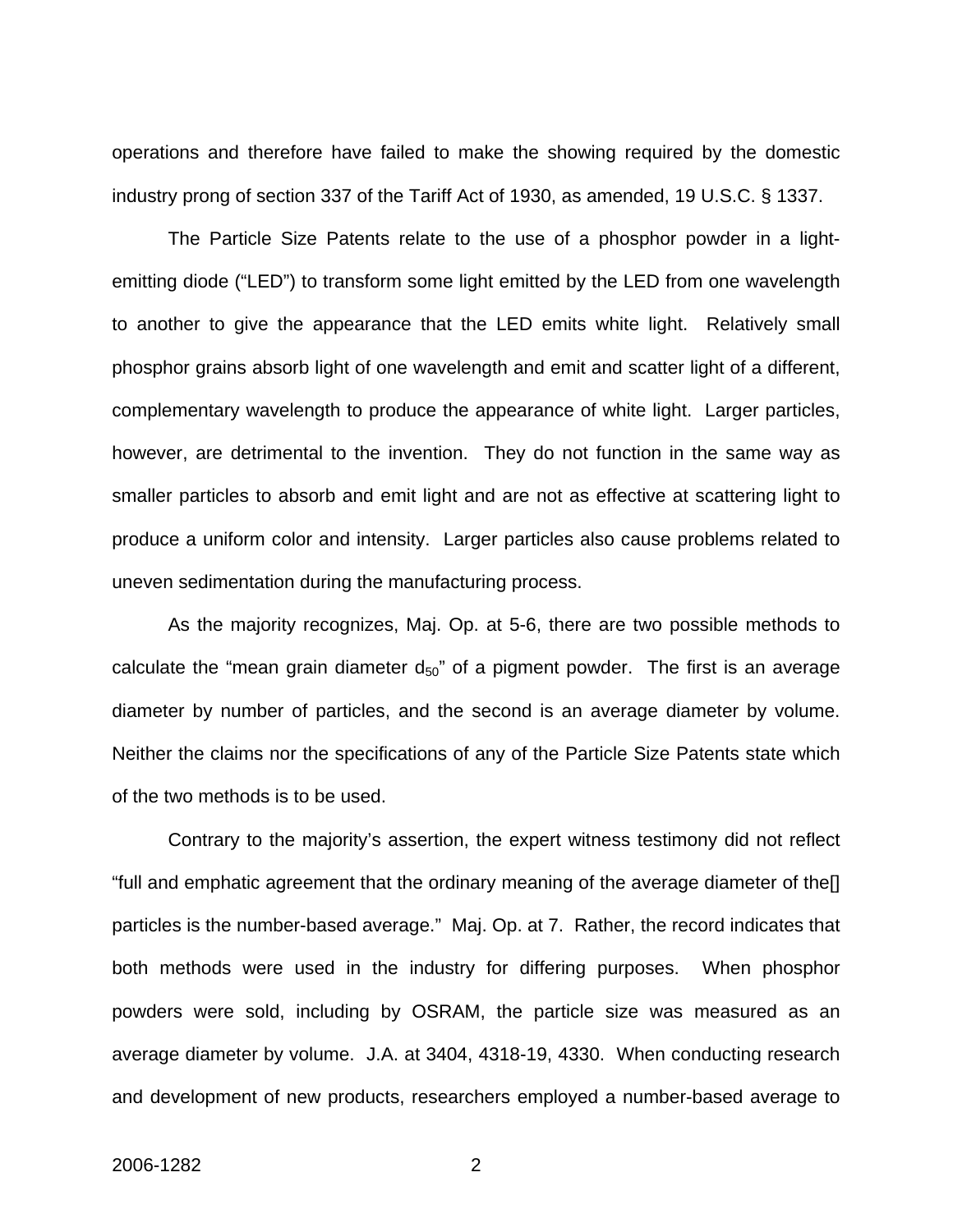measure particle size. J.A. at 4330. Despite the majority's suggestion that Dominant's expert witness changed his testimony on this point, there is in fact no conflicting testimony. Indeed, OSRAM's employee and expert, Dr. Zachau, testified that the volume-based average particle diameter is used commercially in the sale of phosphor powders, while the numerical average diameter is used for research and development purposes. Id. He explained that the measurement required to compute the average diameter by volume is "an easy, fast, an [sic] inexpensive measurement," but that a numerical average diameter must be calculated from less efficient measurements that require the use of a scanning electron microscope. Id. The central issue here is whether the "mean grain diameter  $d_{50}$ " should be defined from the perspective of commercial sales or research and development.

In my view, the ITC was correct to choose the commercial sales definition—that is, an average by volume—as the correct construction of the "mean grain diameter  $d_{50}$ ." The specifications here make it quite clear that a commercial invention is being described. See, e.g., J.A. at 114 (describing, as an object of the invention, to "enable[] mass production at reasonable engineering effort and expense and with maximally replicable component characteristics"). There was objective evidence of the widespread commercial use of this calculation method, and undisputed evidence that the measurements required are relatively cheap and efficient, as would be required for commercial use. Those who secure patents typically are describing devices and methods designed for commercial use, rather than devices designed only for research. It follows, I believe, that the patent should be interpreted to utilize this commercial measurement rather than the research measurement.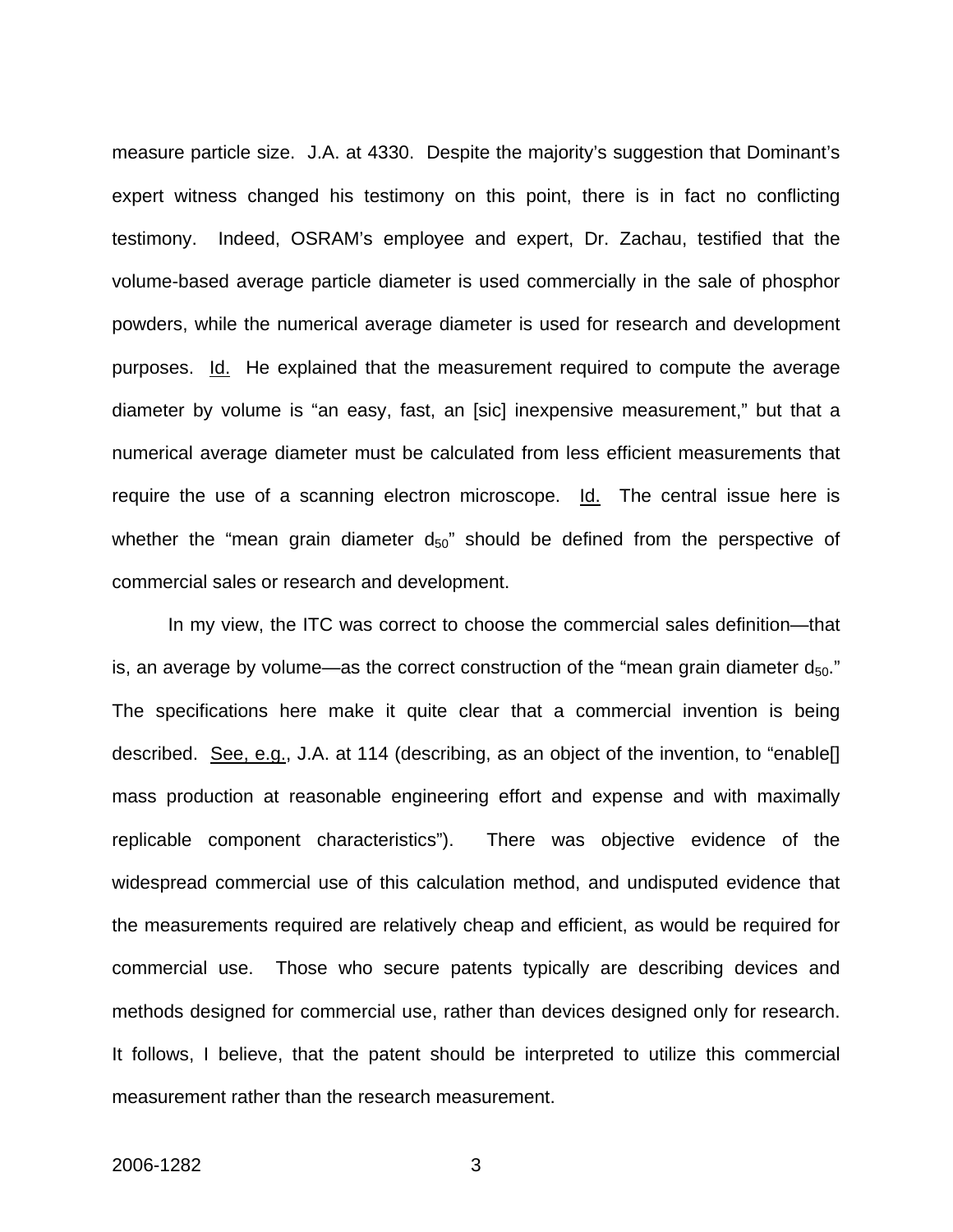The ITC also properly relied on two technical treatises, the Phosphor Handbook and Perry's Chemical Engineers Handbook. See Phillips v. AWH Corp., 415 F.3d 1303, 1318 (Fed. Cir. 2005) (en banc) (noting usefulness of technical treatises in construing claims). While those treatises do not define the term "mean grain diameter," the ITC concluded that both "indicate that the weight basis is more often used to describe real powders than other bases." J.A. at 48. Weight- and volume-based average particle diameters are essentially equivalent because they are related based on a known constant, the particles' density. The commercial sales literature and the technical treatises both constitute particularly strong sources of extrinsic evidence under the circumstances of this case because they provide objective, contemporaneous, unbiased, and publicly available descriptions of how mean particle size was measured by those skilled in the art. See Phillips, 415 F.3d at 1322 (describing proper use of contemporaneous extrinsic evidence, especially evidence from an "unbiased source 'accessible to the public in advance of litigation'" (quoting Vitronics Corp. v. Conceptronic, Inc., 90 F.3d 1576, 1585 (Fed. Cir. 1996))).

The majority reasons that the purposes of the invention described in the Particle Size Patents are better served by a numerical average, because the majority assumes that the disputed claim language sought to emphasize the prevalence of small particles rather than the absence of large particles.<sup>[2](#page-17-0)</sup> The difference between an average

<span id="page-17-0"></span> $\frac{1}{2}$  $2^2$  The majority also relies on the fact that OSRAM's own products do not fall within the claim limitation when measured by a volume-based average particle size. Maj. Op. at 11. In relying on this court's opinion in Hoechst Celanese Corp. v. BP Chemicals, 78 F.3d 1575, 1581 (Fed. Cir. 1996), however, the majority mistakenly equates OSRAM's products with the preferred embodiment of the patent. See Int'l Visual Corp. v. Crown Metal Co., 991 F.2d 768, 771-72 (Fed. Cir. 1993) (reversing claim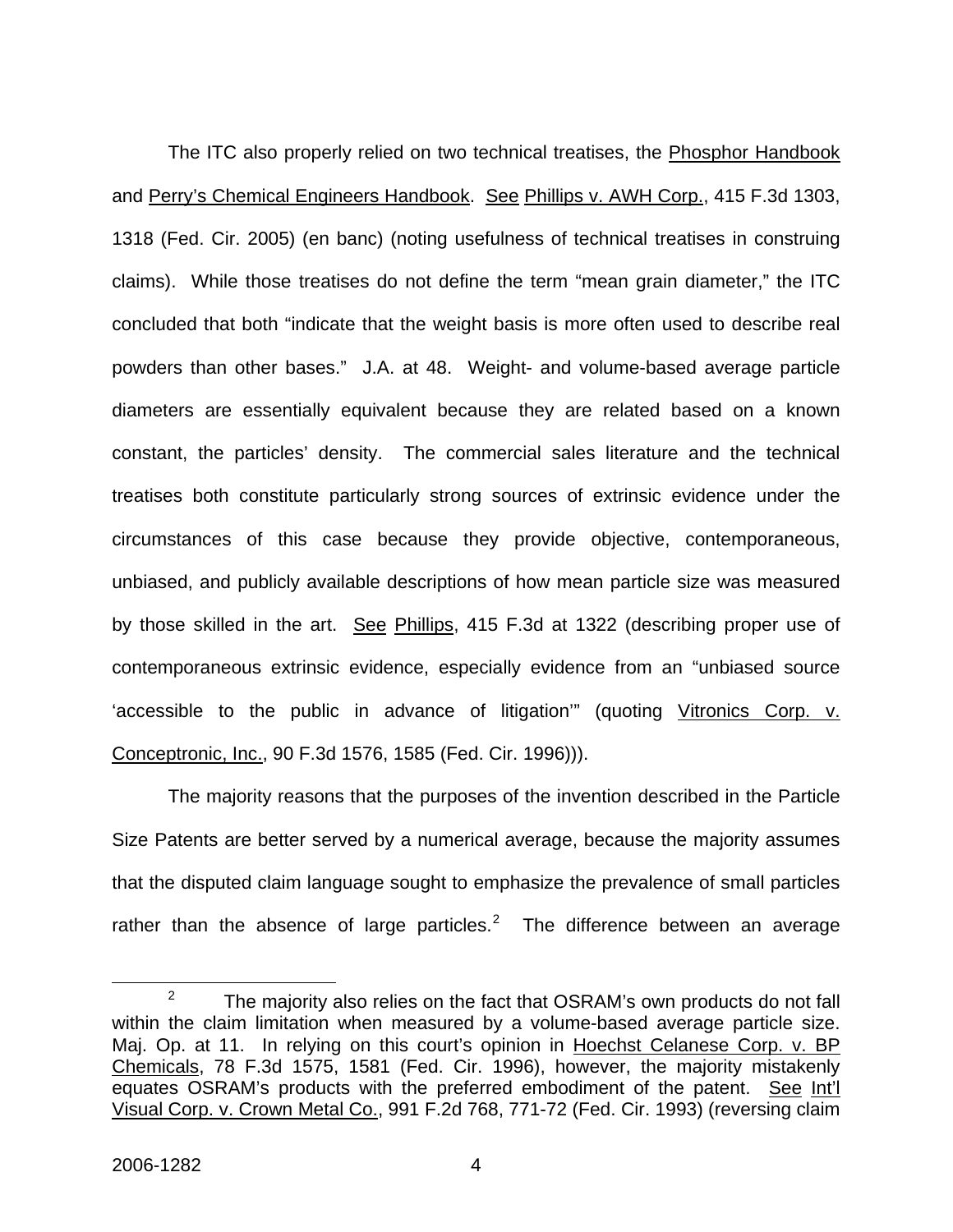diameter based on the number of particles and an average diameter based on volume is that the former tends to emphasize the presence of many useful small particles, while the latter gives greater emphasis to the presence (or absence) of any larger, undesirable particles. The majority's conclusion that the concern was with the number of small particles is unsupported by any language in the claims or specifications of the Particle Size Patents, and in my view is entirely speculative. In other words, there is no intrinsic evidence to suggest that the patents sought to emphasize the presence of many useful small particles, rather than the relative absence of larger, harmful particles. Under these circumstances, it is just as likely that the disputed claim language sought to emphasize the absence of larger particles. One of OSRAM's experts explained that in the process of invention, larger particles proved harmful to both the manufacturing process and the function of the final product, and that OSRAM obtained better results by using smaller particles. J.A. at 5041-43.

The majority's contention that a claim limitation necessarily seeks to "state the parameters of the products that work in the desired way," rather than specifying in the negative parameters that have proven detrimental, Maj. Op. at 10 (citing Howmedica Osteonics Corp. v. Tranquil Prospects, Ltd., 401 F.3d 1367, 1372 (Fed. Cir. 2005)), is

construction based on commercial embodiment because "'[i]nfringement is determined on the basis of the claims, not on the basis of a comparison with the patentee's commercial embodiment of the claimed invention."" (quoting ACS Hosp. Sys., Inc. v. Montefiore Hosp., 732 F.2d 1572, 1578 (Fed. Cir. 1984))); see also SmithKline Beecham Corp. v. Apotex Corp., 403 F.3d 1331, 1339 (Fed. Cir. 2005) (rejecting claim interpretation based on commercial embodiment of invention). At oral argument, OSRAM was unable to identify any record evidence establishing that its products were designed to practice the Particle Size Patents or that the preferred embodiments under the patents would not be within the claim limitation if the average particle size were measured as a volume-based mean.